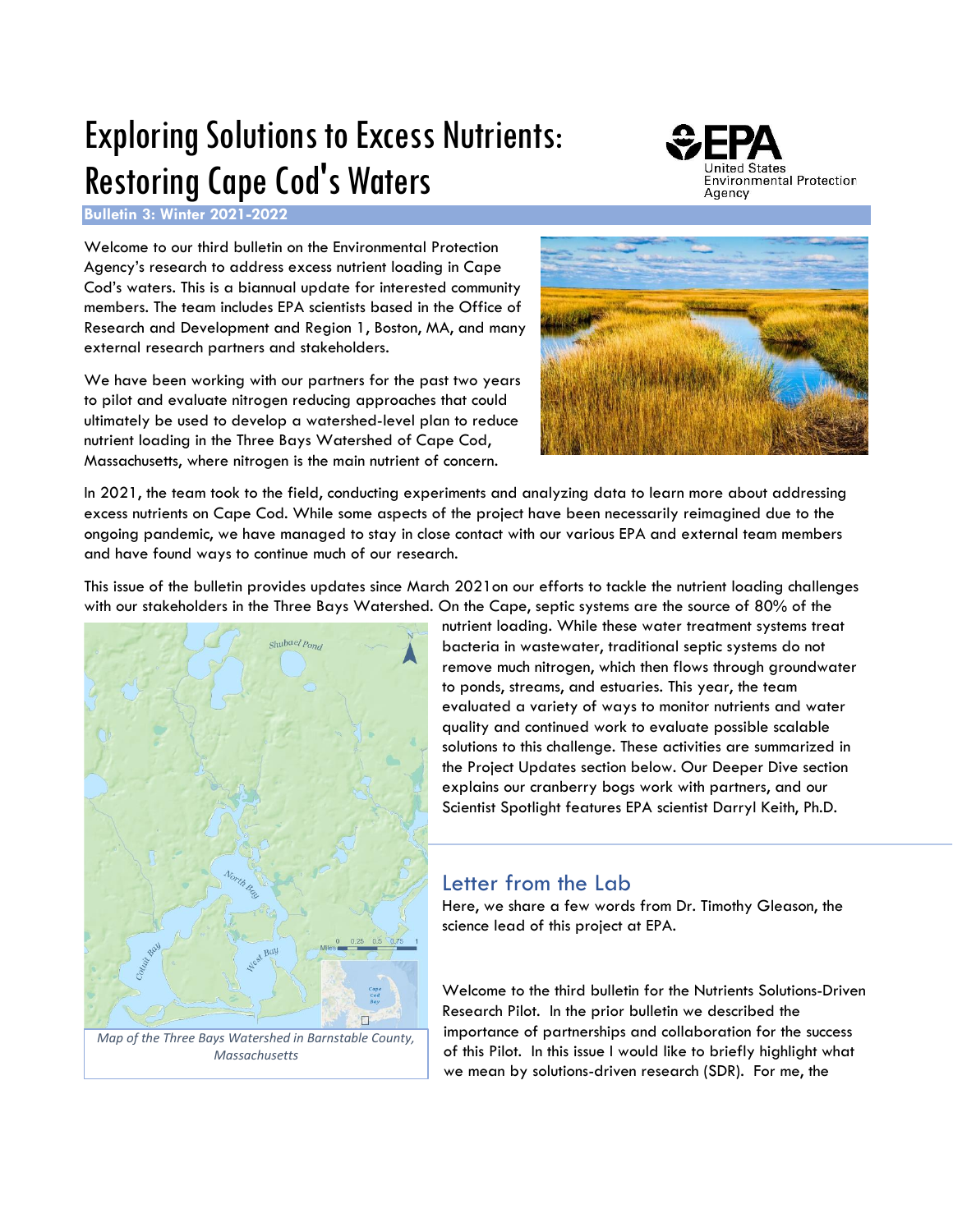novelty of SDR isn't only about engaging with partners and stakeholders (though that is a critical component), what makes SDR unique (for me) is the focus on solving an important problem as opposed to studying a problem.

The long-term objective for our partners is to meet the nitrogen reduction goals needed to restore water quality in coastal embayments, such as Three Bays. This long-term goal of restoring water quality was incorporated into our SDR planning. Each of the social and biophysical research elements described in this bulletin (aquaculture, benthic conditions research, reuse of dredged sediments, recreational benefits of improved water quality, cranberry bog restoration, innovative/alternative septic systems, and harmful algal bloom research) is directed towards a key component of that long-term goal. By carefully evaluating nitrogen reducing approaches across the watershed (at the source, during transport in groundwater, and in receiving waterbodies), the SDR is designed to inform watershed plans to achieve nitrogen reduction targets and related water quality goals.

Solutions-driven research, almost by definition, requires partnerships and collaboration. We are extremely fortunate to have such talented and engaged partners, as the Barnstable Clean Water Coalition (BCWC), the U.S. Geological Survey, The Nature Conservancy, the Massachusetts Alternative Septic System Test Center, the Town of Barnstable, Mount Holyoke College, and the state of Massachusetts Department of Environmental Protection and Department of Ecological Restoration. We look forward to expanding our list of research partners as we move forward with the project.

Thank you for your attention and interest.

*-Dr. Timothy Gleason*

# Project Updates

Here's a snapshot of what the research team has been working on since the last bulletin March 2021:



### **Aquaculture**

The shellfish group completed a productive 2021 field season collecting data related to shellfish aquaculture and water clarity benefits in shallow-water systems. Increased water clarity can provide conditions for the return of seagrass and can influence where people choose to recreate. The group sampled two different aquaculture sites: Matunuck Oyster Farm in Potter's Pond, RI, and at the Town of Falmouth Fisheries Propagation Unit's farm in Little Pond, Falmouth, MA. The Potter's Pond seven-acre site uses floating cages that hold multiple bags of oysters of different ages. The Falmouth Little Pond site is comparatively smaller than the Potter's Pond site, with a floating bag aquaculture operation that is restricted to growing one-year-old oysters. Sampling occurred numerous times at both sites from spring through fall. Throughout each site visit, measurements were taken for chlorophyll a, turbidity, water temperature, salinity,

dissolved oxygen, and nutrients at the upstream and downstream position at each pond. Researchers are currently analyzing samples, and the data will then be further analyzed by a statistician to determine the nutrient reduction impact of the shellfish. The results from the current sampling season will be shared with the Potter Pond oyster farmer and the Town of Falmouth and will inform research planning for the 2022 field season.

Additionally, the team produced an infographic on [how shellfish can improve water quality.](https://cfpub.epa.gov/si/si_public_record_report.cfm?dirEntryId=351693&Lab=CEMM&showcriteria=2&keyword=How+shellfish+can+help+improve&timstype=&timssubtypeid=&epanumber=&ombcat=Any&datebeginpublishedpresented=&dateendpublishedpresented=10/01/2021&datebeginupdated=&dateendupdated=&deid=&personname=Canfield&personid=&role=Any&journalname=&journalid=&publishername=&publisherid=&sortby=pubDate&count=25) It aims to be useful for shellfish farmers in explaining the environmental benefits of shellfish.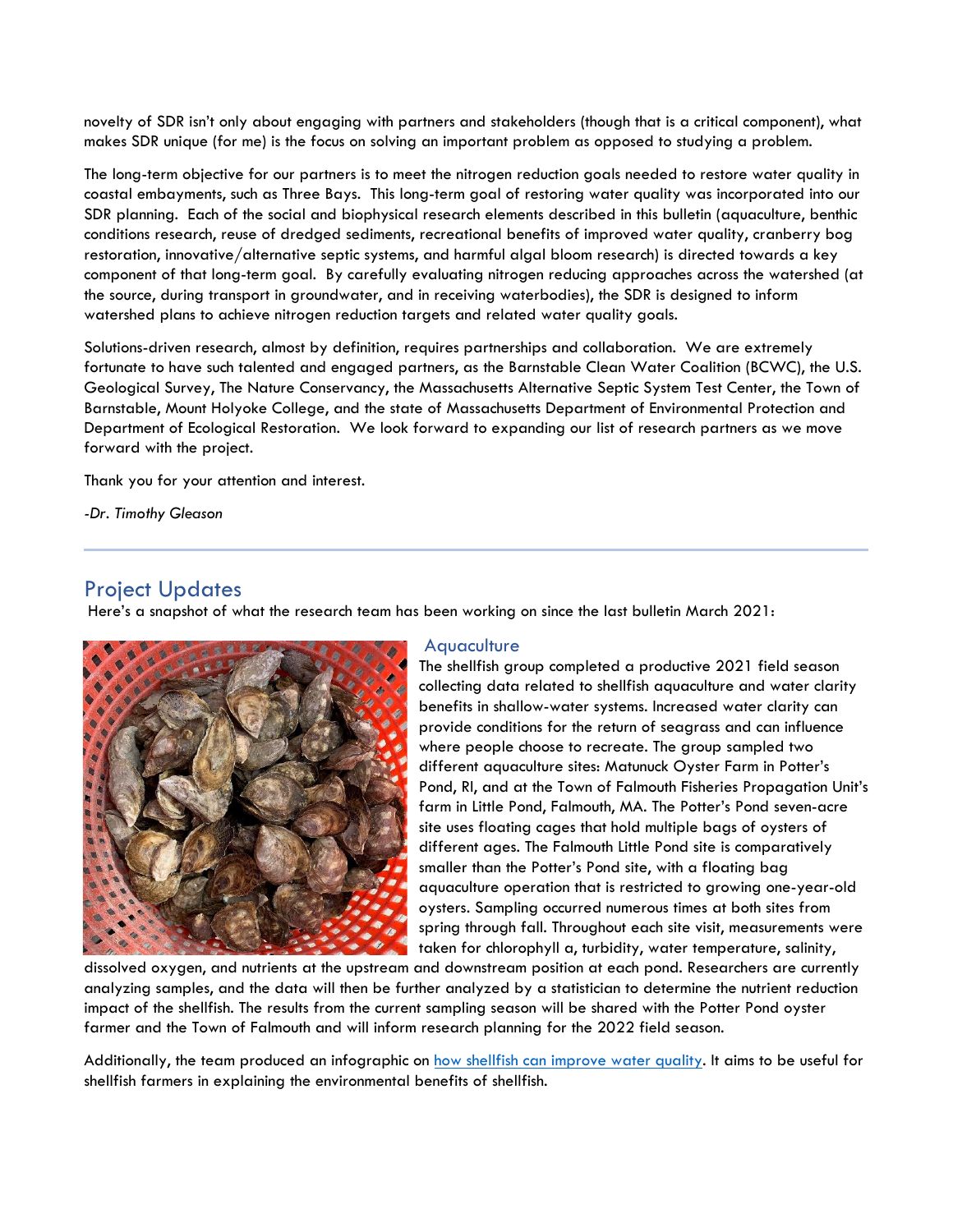### Benthic conditions research

Benthic, or seafloor, conditions are an important indicator of ecosystem health. Benthic habitats in many Cape Cod estuaries have been negatively impacted by excess nitrogen loading for decades.

Data collection on benthic conditions occurred largely in 2019. Over the past two years, researchers have been preparing results of this work. A summary of benthic conditions in the Three Bays estuary, as of 2019, is [now](https://doi.org/10.23719/1520968)  [published.](https://doi.org/10.23719/1520968) The report compares recent habitat conditions to those encountered during a prior survey conducted in the early 2000s as part of the Massachusetts Estuaries Project. Results indicate similar or worse conditions for marine life at revisited stations. Details for additional randomized stations and measures included in the survey are available at [EPA's Environmental Dataset Gateway](https://gcc02.safelinks.protection.outlook.com/?url=http%3A%2F%2Fdoi.org%2F10.23719%2F1520968&data=04%7C01%7CCanfield.Katherine%40epa.gov%7C505416ea51514ed8d90008d997ea47e5%7C88b378b367484867acf976aacbeca6a7%7C0%7C0%7C637707854744947167%7CUnknown%7CTWFpbGZsb3d8eyJWIjoiMC4wLjAwMDAiLCJQIjoiV2luMzIiLCJBTiI6Ik1haWwiLCJXVCI6Mn0%3D%7C1000&sdata=mRvTTm4gxQ1780sr%2Fj3x5i%2Bfy%2FfbwVrXypmLA%2FkpZGw%3D&reserved=0). Data are also available at the National Water Quality Monitoring Council's [Water Quality Portal.](https://gcc02.safelinks.protection.outlook.com/?url=http%3A%2F%2Fwww.waterqualitydata.us%2F&data=04%7C01%7CCanfield.Katherine%40epa.gov%7C505416ea51514ed8d90008d997ea47e5%7C88b378b367484867acf976aacbeca6a7%7C0%7C0%7C637707854744957124%7CUnknown%7CTWFpbGZsb3d8eyJWIjoiMC4wLjAwMDAiLCJQIjoiV2luMzIiLCJBTiI6Ik1haWwiLCJXVCI6Mn0%3D%7C1000&sdata=m%2FgpYQhEPHBLPu%2Bn%2F6WpSrFKhl0zqlFfZZtmYlKeCpc%3D&reserved=0)

### Reuse of dredged sediments

EPA scientists are also exploring the reuse of clean dredged sediments from the watershed. The dredged sediments may be used to build elevation of nearby marshes to mitigate sea level rise, or to create new wetlands that could reduce nutrient loading in the Three Bays watershed.

The Mill Pond Restoration Project (Barnstable, MA) is part of the integrated watershed restoration plan for the Marstons Mills River and the Three Bays Estuary. The Restoration Project at Mill Pond proposes to remove nutrient-rich sediments from the bottom of the pond that have accumulated over the 300-year history of the system. The study collected some of the nutrient-rich sediments from the Mill Pond and experimentally tested these samples to determine if the dredged sediments could successfully be used in a "layer-cake" created wetland. The layers of the created wetland included sand, wood chips, and Mill Pond sediment. The dredged sediment was sandwiched between sand and woodchips. The layered wetland was seeded in the early summer with various freshwater plants. Researchers have been monitoring and modeling nitrogen movement through the created wetland. The experiment ended in early November and the data collected will be



*Created wetlands for the Mill Pond Restoration Project. Photo by Natalie Schafer.*

used to model the capacity of the created wetland system to remove nitrogen.

# Recreational benefits of improved water quality

Since 2016, social scientists at EPA have been studying how water quality on Cape Cod affects visitation to coastal areas and the value of recreation in coastal waters. The overall goals of this work are to quantify how many people are recreating on estuary waters and the value of improving water quality in estuaries and coastal waters on the Cape. Data collection for this work was completed in 2019, and the socioeconomic analyses are in various phases of completion. The current available products from this work can be accessed on the EPA [Human Dimensions](https://www.epa.gov/water-research/human-dimensions-water-quality-research)  [of Water Quality Research webpage.](https://www.epa.gov/water-research/human-dimensions-water-quality-research)

# Cranberry bogs

Cranberry bogs are an iconic part of the Cape Cod landscape and provide an opportunity for addressing excess nutrients. Researchers are conducting experiments on how to manage nutrients on operating bogs and on retired sites. This involves a broad team of partners across the region.

Renewed effort this year has been focused on restoring cranberry bog sites to self-sustaining wetlands, and evaluating the nutrient reduction involved in such efforts. Towards that end, EPA researchers and U.S. Geological Survey partners have installed an [integrated stream gauge and nitrate sensor station](https://gcc02.safelinks.protection.outlook.com/?url=https%3A%2F%2Fwaterdata.usgs.gov%2Fnwis%2Fuv%2F%3Fsite_no%3D0110588332%26agency_cd%3DUSGS&data=04%7C01%7CCanfield.Katherine%40epa.gov%7C505416ea51514ed8d90008d997ea47e5%7C88b378b367484867acf976aacbeca6a7%7C0%7C0%7C637707854744957124%7CUnknown%7CTWFpbGZsb3d8eyJWIjoiMC4wLjAwMDAiLCJQIjoiV2luMzIiLCJBTiI6Ik1haWwiLCJXVCI6Mn0%3D%7C1000&sdata=1dOYdPFDXRz%2BrEiTDHQnzHVMIlYvomujlfXPmbNCzb0%3D&reserved=0) at the outflow of a proposed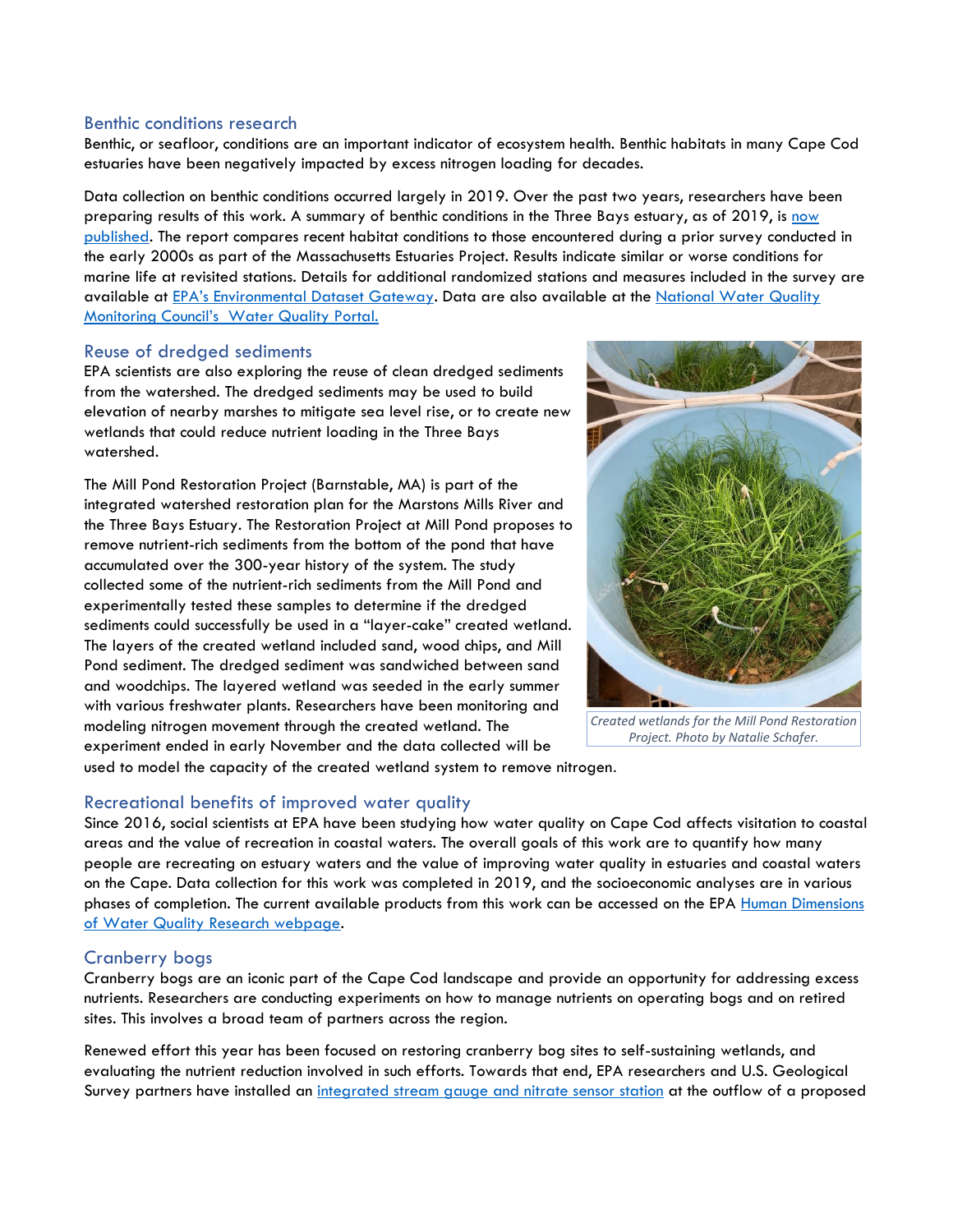bog restoration site, and at the headwaters of the Marstons Mills River in Barnstable, MA. The station is a key component of monitoring this site before, during, and after restoration. The data, available at the station link, will inform restoration design and impact evaluation. The larger team, including BCWC, Massachusetts Division of Ecological Restoration, and Interfluve, walked the bog site in late summer to initiate early planning for the restoration project. EPA researchers are also preparing research on the social impacts of bog restoration.

Along with restoration research, further effort has been made in installing bioreactors at the Hamblin Bogs in Marstons Mill, MA. More details on the science of these new bioreactors can be found in the Deeper Dive section of this bulletin.

# Innovative/Alternative (I/A) septic systems research

Research and experimentation around installing enhanced innovative/alternative  $I/A$ ) septic systems has continued with our partners for the past six months. This work has involved social science, biophysical science, and significant engagement with our partners. In early June 2021, EPA ORD researchers co-hosted, with the Region 1 Southeast New England Program, a three-day workshop: *[Developing & Evaluating Promising Technologies: Pushing the Ball](https://www.epa.gov/snep/developing-evaluating-promising-technologies-pushing-ball-forward-ia-septic-systems)  [Forward on I/A Septic Systems.](https://www.epa.gov/snep/developing-evaluating-promising-technologies-pushing-ball-forward-ia-septic-systems)* The workshop was designed to present the latest information on I/A septic systems for nitrogen removal and to identify key action steps for overcoming implementation challenges. During the workshop, EPA social scientists presented a [costing analysis](https://cfpub.epa.gov/si/si_public_record_report.cfm?dirEntryId=351866&Lab=CEMM&simplesearch=0&showcriteria=2&sortby=pubDate&searchall=merrill&timstype=Presentation&datebeginpublishedpresented=11/15/2019) for I/A systems under consideration in this SDR pilot, and compared them to traditional wastewater treatment systems. The analyses showed the target cost and performance ranges needed to make the I/A systems comparable to traditional treatment. A workshop summary report and session recordings are available at the [workshop link.](https://www.epa.gov/snep/developing-evaluating-promising-technologies-pushing-ball-forward-ia-septic-systems)

In related work, our partners at the Barnstable Clean Water Coalition have begun installing innovative septic systems demonstration project in a neighborhood near Shubael Pond in Barnstable.

To date, six I/A septic systems have been installed with provisional use approval for <11 mg/L total nitrogen. The team has completed an extensive groundwater monitoring network to better understand the impact of these and future installations on water quality. Our partners at USGS initiated quarterly sampling of the well network earlier this year. Sampling of septic influent and effluent with partners at the Massachusetts Alternative Septic System Test Center will begin later this year. Costs and logistical considerations are being tracked by our partners at the Barnstable Clean Water Coalition, who are leading the replacement effort.

The social science team also led a complementary study to understand challenges and opportunities for the use of I/As at a household level. This research involved gathering information from focus groups in 2020 comprised of I/A adopters and potential adopters. Results from that study have been presented at several meetings and written into a scientific paper that is now in review at EPA.



*Water quality buoy collecting data about physical, chemical, and biological qualities to monitor for HABs conditions in the Three Bays Watershed.*

# Harmful algal bloom research

Harmful algal blooms (HABs) affect waters across the country and have long been a concern on Cape Cod. In freshwater environments HABs often refer to cyanobacteria blooms with potential toxic or harmful effects on humans and their pets. These blooms have resulted in pond closures in the Three Bays watershed. A team, including EPA researchers, BCWC members, and the town of Barnstable, began research this summer to monitor water properties that can indicate ecosystem health and HAB occurrences.

This research has involved EPA deployment of buoys in Shubael and Hamblin Ponds, which collected frequent data on water properties and evaluating satellite imagery of water-color data for HABs monitoring. Darryl Keith, our Scientist Spotlight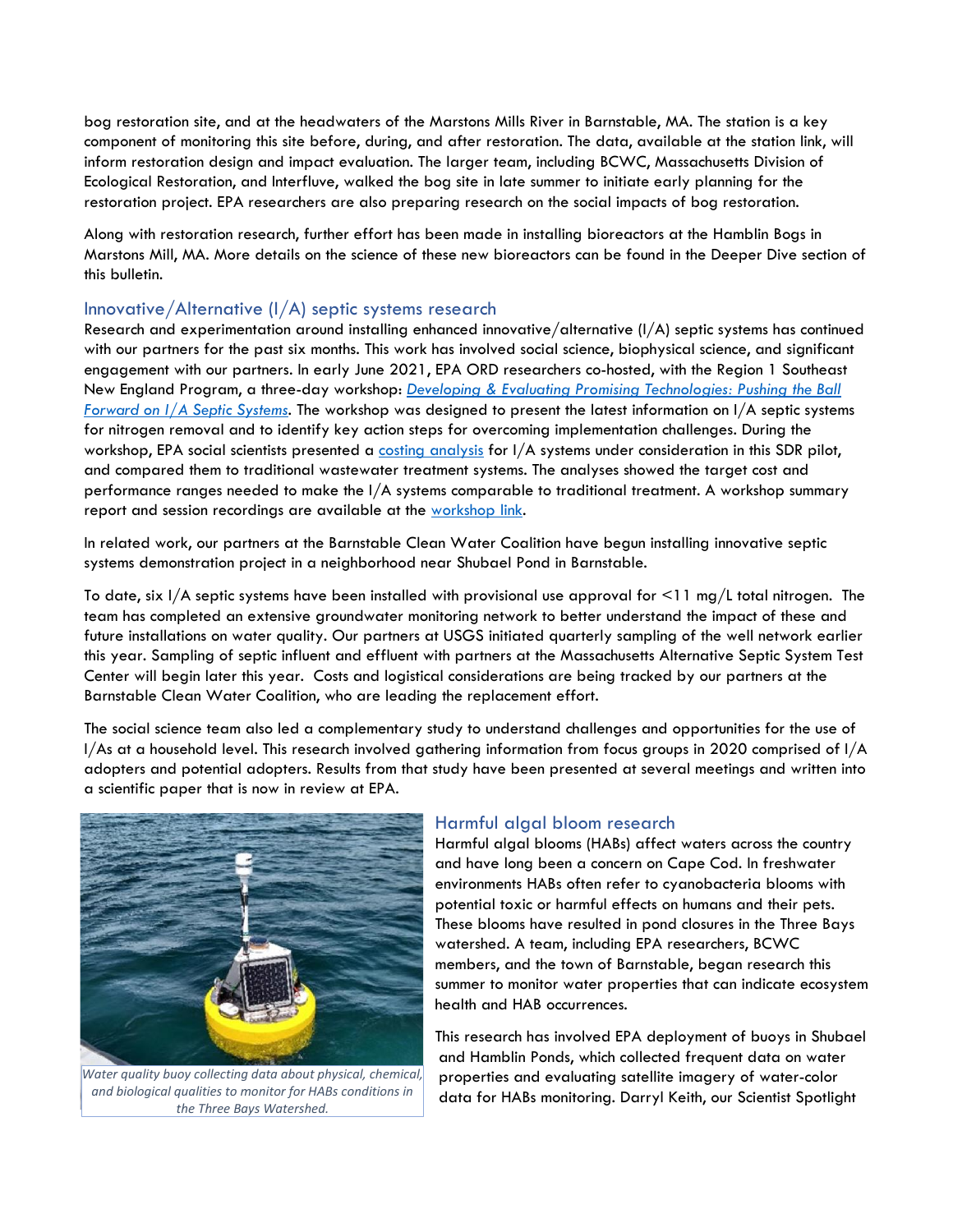for this issue, has led this preliminary analysis. The buoy sensors collected data throughout summer and fall 2021, which included data from a summer hurricane and a Nor'easter. The collected data will be analyzed by EPA researchers in coming months. This research is expected to give insight into how nutrients, water temperature, and other drivers of algal blooms change over time, and how potential HABs species react to these changing drivers. More information about this research can be found in [this factsheet](https://www.epa.gov/system/files/documents/2021-08/high-resolution-dynamics-of-habs_factsheet_8.11.21.final_.pdf) about the project.

# Featured Photo



This bulletin's featured photo comes from the enhanced Innovative/Alternative (I/A) septic systems research team. This image depicts the installation of an I/A system in a volunteer participant's backyard near Shubael Pond. Alongside our numerous partners in Massachusetts, EPA was involved in installing six of these systems in late summer 2021.

# Deeper Dive Experimenting with biochar bioreactors in cranberry bogs for nutrient management

Water pollution is a major challenge in Cape Cod, Massachusetts. Home septic systems introduce nutrients into the groundwater in the form of reactive nitrogen. Groundwater then transports nitrogen to the ponds, estuaries and coasts of Cape Cod. High levels of nutrients can fuel algae blooms that negatively impact water quality, aquatic habitat, and various forms of recreation popular on Cape Cod beaches and waterbodies.

Bioreactors are one of the nature-based solutions that EPA scientists and partners are testing to treat nutrient-rich water. While initial bioreactors were installed in the Hamblin Bogs in 2020, researchers have continued to experiment with different forms of bioreactor filtering systems in 2021. Recent progress includes EPA researchers assisting BCWC and Mt. Holyoke researchers with the May 2021 installation of three 30-foot bioreactors experimenting with the use of biochar for nutrient reduction.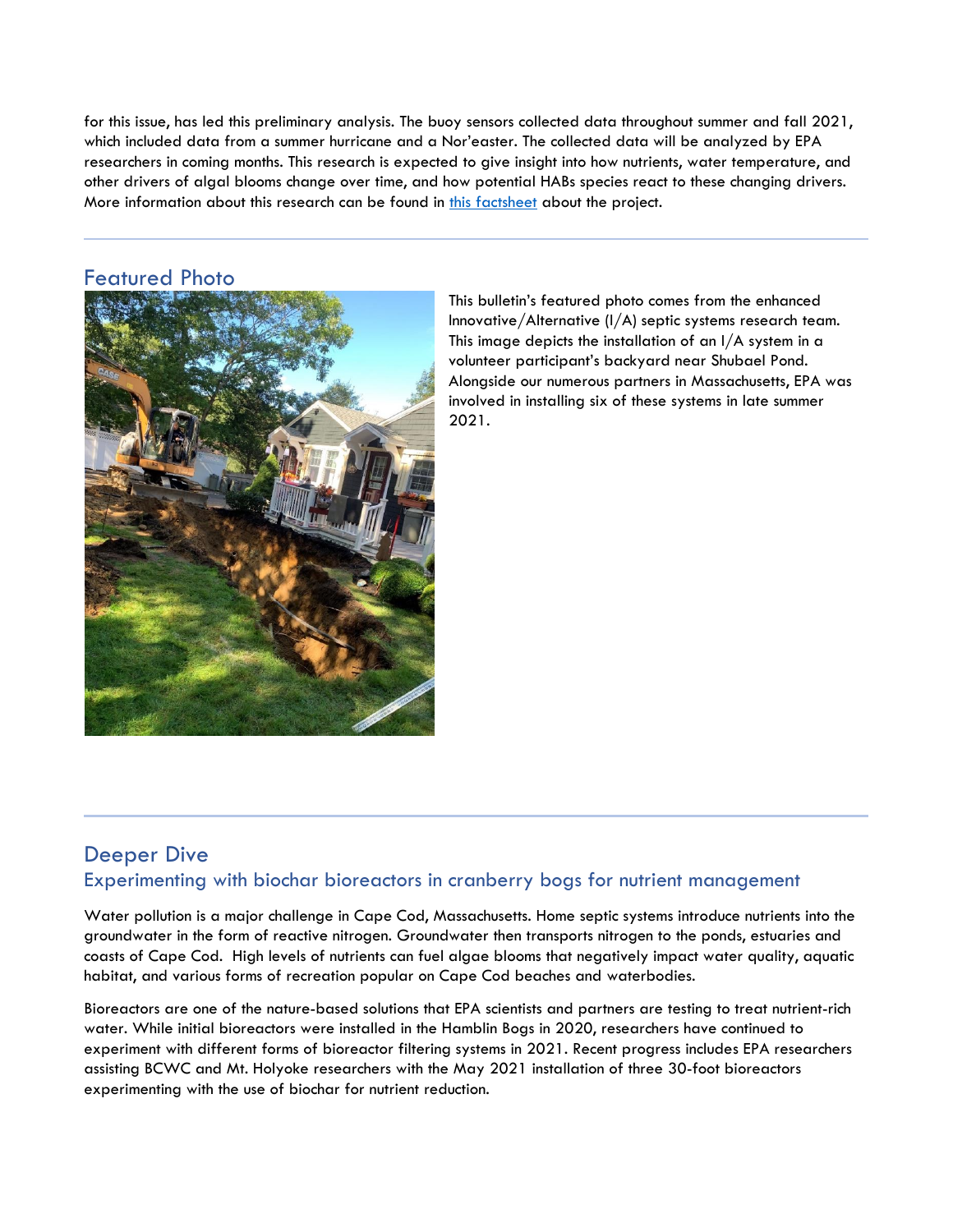In appearance, these new bioreactors are collections of woodchips and biochar in a ditch. Since actively cultivated cranberry bogs often have preexisting ditches to manage waterflow, these sites serve as great locations to install bioreactors. Another benefit of this technique is that farmers can continue their production of necessary crops while also tackling nutrient concerns in unused ditches.

A woodchip bioreactor operates like a biological filter that removes nitrate and keeps it from reaching areas where it would have a polluting impact. The bioreactor consists of a combination of woodchips (a carbon source), naturally occurring bacteria, and an oxygen-free, or anoxic environment. This is the form of bioreactor that was installed on the Hamblin Bog in 2020.

Woodchips and biochar are carbon sources that serve as essential ingredients in the denitrification powers of the bioreactor. Woodchips have naturally existing microorganisms, or microbes, that can remove nitrogen from water in anoxic conditions. Biochar is a charcoal formed when organic waste, like brush and trees, are burnt in low oxygen conditions. Rather than directly supporting microorganisms like woodchips, the surfaces of biochar improve microbial habitat and the reactive nature of biochar attracts nitrogen-based molecules. Biochar is a valuable bioreactor companion to woodchips in nutrient management as its structure allows for anoxic conditions that support full conversion of nitrate into harmless nitrogen gas. The bioreactors installed in mid-2021 experimented with use of biochar to manage nutrients in water flowing through the bog.

As nutrient-rich water passes through the woodchip-filled ditch towards the coast, the microbes consume the nitrate and produce harmless nitrogen gas in the process removing nutrients from the water. The bio in bioreactor comes from the fact that microscopic bacteria are the drivers of denitrification. Extending bioreactor length or using densely packed woodchips will ensure that nutrient-rich water flows slowly enough for bacteria to treat nutrients before water leaves the system.

Updates on the data collection from this work were shared at a virtual meeting with partners in early December 2021.

# Scientist Spotlight

# Dr. Darryl Keith

Dr. Darryl Keith is a researcher studying harmful algal blooms in the Three Bays watershed. This is what he had to say in response to our questions about his time at EPA and experiences with the project.

### **How long have you been at the EPA?**

I have been with EPA for 32 years

### **What kind of scientist are you?**

I am an oceanographer that has conducted water quality research in estuaries, coastal waters, and inland lakes using aircraft, spacecraft, and satellite as remote sensing platforms.

### **What led to your interest in this field of study?**

There are two primary reasons: Recreating in coastal waters of North Carolina during my youth and my fascination with exploring earth from space.

#### **Which aspect of the nutrients research on Cape Cod are you involved in?**

Harmful algae bloom monitoring using spacecraft and working with data from unmanned aerial vehicles (drones).

### **What do you like most about working on this project?**